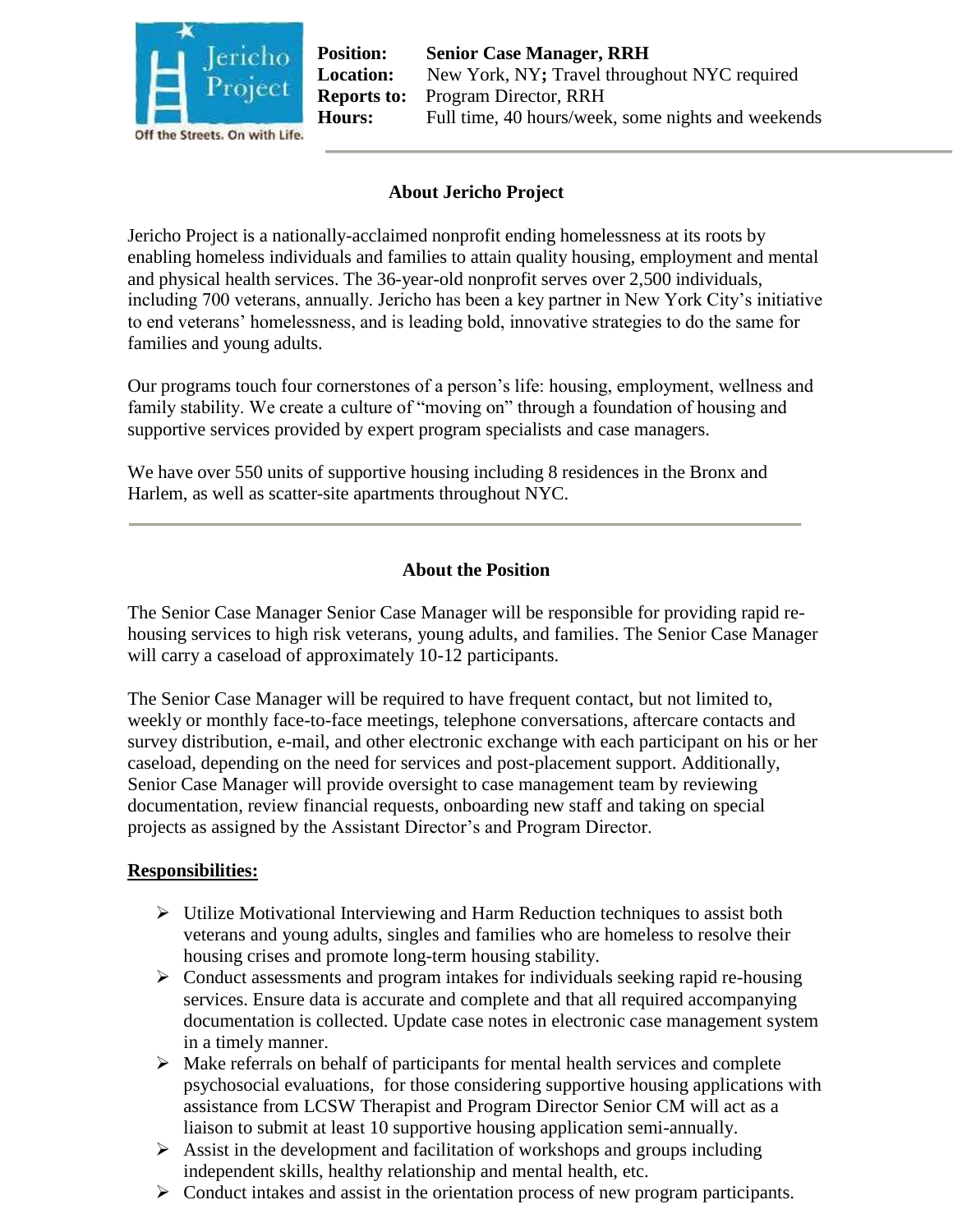- $\triangleright$  Provide direct case management services in the office and at field/home visits with high-risk participants.
- $\triangleright$  Develop and update housing stability plans to assist participants to obtain or maintain permanent housing. Identify household's strengths, needs, abilities, and preferences. Utilize a variety of interventions to assist participants with overcoming barriers to housing stability, including increasing income and benefits.
- $\triangleright$  Provide hands-on assistance to engage high-risk participants in finding suitable housing, including accompanying those participants to apartment viewings and other appointments. In addition, the Senior Case Manager will advocate on behalf of the participants with landlords and brokers to overcome any issues or challenges to securing and maintaining suitable housing. Work collaboratively with community housing specialists to identify suitable housing;
- $\triangleright$  Assess high-risk participants for housing readiness by evaluating the appropriate level of housing for the client needs.
- $\triangleright$  Conduct housing re-inspections for identified units once the client has moved into housing to assess for concerns. Mediate household and/or landlord-tenant disputes that threaten housing stability. Serve as point-of-contact for landlords and maintain positive landlord relationships.
- $\triangleright$  Conduct Bi-monthly face to face contact with participants and quarterly visits to the client's home.
- $\triangleright$  Coordinate with Workforce Opportunities team to link participants to employment and educational assistance.
- $\triangleright$  Identify and make referrals to community resources including but not limited to preventive services, long-term case management programs, benefits assistance, SSI/SSDI, mental and physical healthcare, pantries, hospitals and Homebase to maintain stable housing.
- $\triangleright$  Assist with household budgeting and provide referrals for financial counseling as needed.
- $\triangleright$  Assess participants' need for financial assistance and submit completed requests as needed.
- $\triangleright$  Provide crisis intervention and skill building as needed.
- $\triangleright$  Utilize electronic case management system. Maintain accurate and up-to-date client files.
- $\triangleright$  Assign trainings to case management staff as needed. Ensure that CM staff complete Relias trainings
- $\triangleright$  Participate in community initiatives to fulfil Jericho Project's mission to end homelessness.
- Participate and coordinate case conferences, staff meetings, and training.
- Carry out other duties as assigned by Assistant Director and/or Program Director.

# **Requirements:**

- Bachelors Degree in social work or similar field. Preferred Master Senior Case Manager
- Experience working in homelessness, substance abuse, mental health and/or trauma settings preferred.
- $\triangleright$  Experience working with veterans/military, young adults, or LGBTQ populations preferred.
- > Knowledge of NYC resources preferred.
- $\triangleright$  Must possess strong organizational, writing, communication, and computer skills.
- $\triangleright$  This position includes fast paced case management and some field work. Candidates must be self-starters with the skills and energy to work with high need participants in the community.
- $\triangleright$  Strong engagement and interpersonal skills.